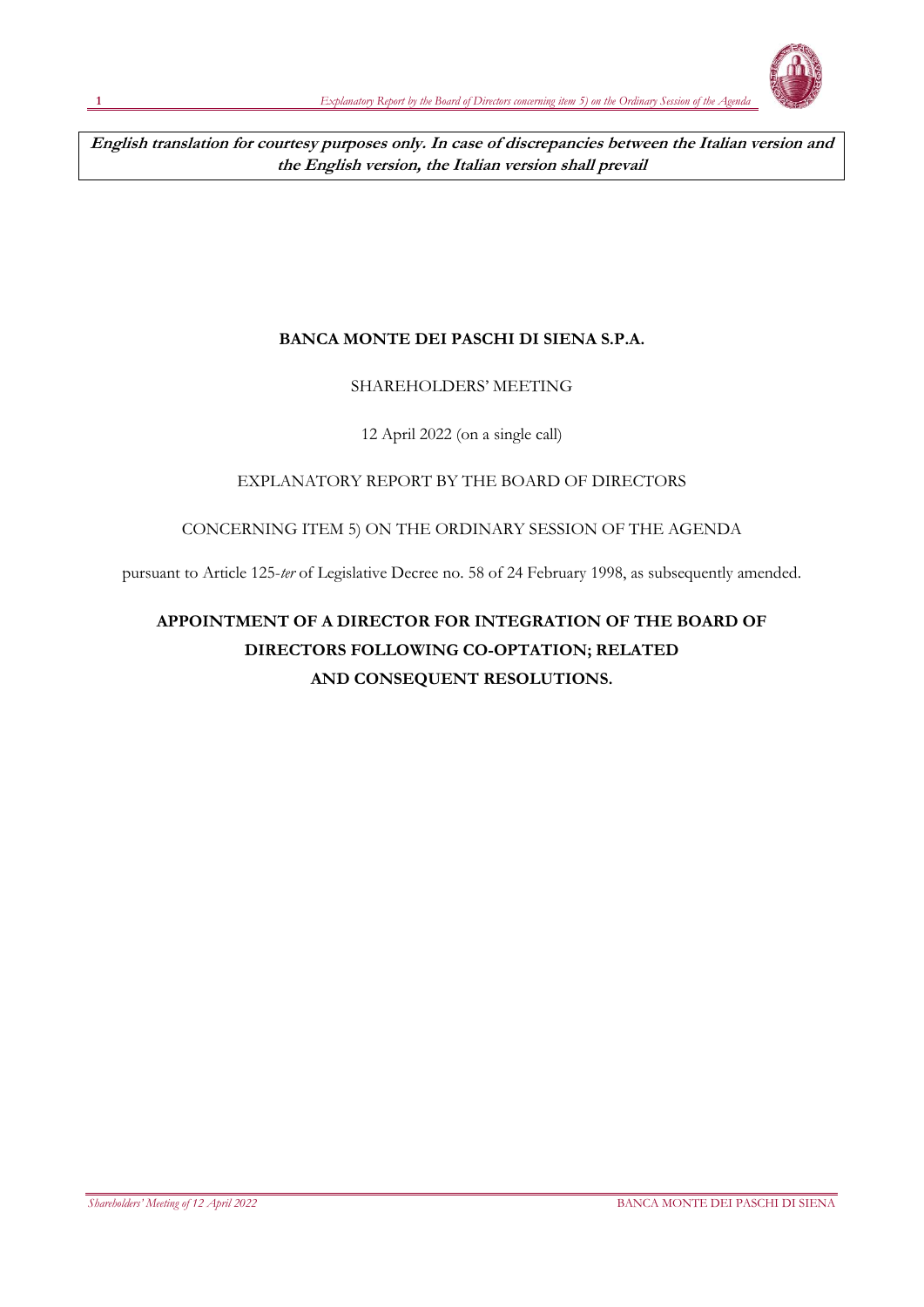

## **REPORT BY THE BOARD OF DIRECTORS PURSUANT TO ARTICLE 125-TER OF LEGISLATIVE DECREE NO. 58 OF 24 FEBRUARY 1998, AS SUBSEQUENTLY AMENDED.**

Dear Shareholders,

You have been called to this Shareholders' Meeting to resolve upon the following **item 5)** on the agenda of the Ordinary Session:

## **"Appointment of a Director for integration of the Board of Directors following co-optation; related and consequent resolutions".**

On 7 February 2022 the Board of Directors (hereinafter, the "**Board**") of Banca Monte dei Paschi di Siena S.p.A. (hereinafter, the "**Bank**" or "**BMPS**") unanimously resolved:

- ➢ the revocation, with immediate effect, of Mr. Guido Bastianini, as General Manager, Chief Executive Officer and Director in charge of the internal control and risk management system of BMPS, as well as the revocation of all related powers, while the latter remains in office as a member of the Board of the Bank;
- ➢ the replacement by co-optation, pursuant to article 2386 of the Italian Civil Code, with resolution approved by the Board of Statutory Auditors, of Mr. Luigi Lovaglio, following the resignation on 4 February 2022 of the Board member Mrs. Olga Cuccurullo, and his appointment as Chief Executive Officer and General Manager of the Bank.

In accordance with article 2386 of the Italian Civil Code, Mr. Luigi Lovaglio, as co-opted Director, remains in office until this Shareholders' Meeting.

You are therefore invited to proceed with the integration of the Board of the Bank, in accordance with article 15, paragraphs 8 and 10, of the By-Laws and thus pursuant to, and with the majorities required by the law, not being applicable in this case (*i.e.* appointment of a Director to replace a Director ceased to be in office during the term of office), the list voting system set forth by the By-Laws and Legislative Decree no. 58/1998, as subsequently amended (hereinafter, the "**Consolidated Law on Finance**" or "**TUF**"), without prejudice to comply in any case with the necessary requirements established by the applicable legislation and the By-Laws with respect to the independence of directors and gender balance.

In this regard, it is recalled that on 18 May 2020 the Shareholders' Meeting appointed the current Board for the financial years 2020-2021-2022, on the basis of the lists submitted by the shareholders, in compliance with the principle of the necessary representation of minorities, the minimum number of independent directors and the gender balance provided for by the applicable legislation, establishing in 15 (fifteen) the number of the members of the Board. Currently, following the co-optation resolved upon by the Boarad on 7 February 2022, 11 (eleven) Directors in office meet the independence requirements established by the applicable law and by the Corporate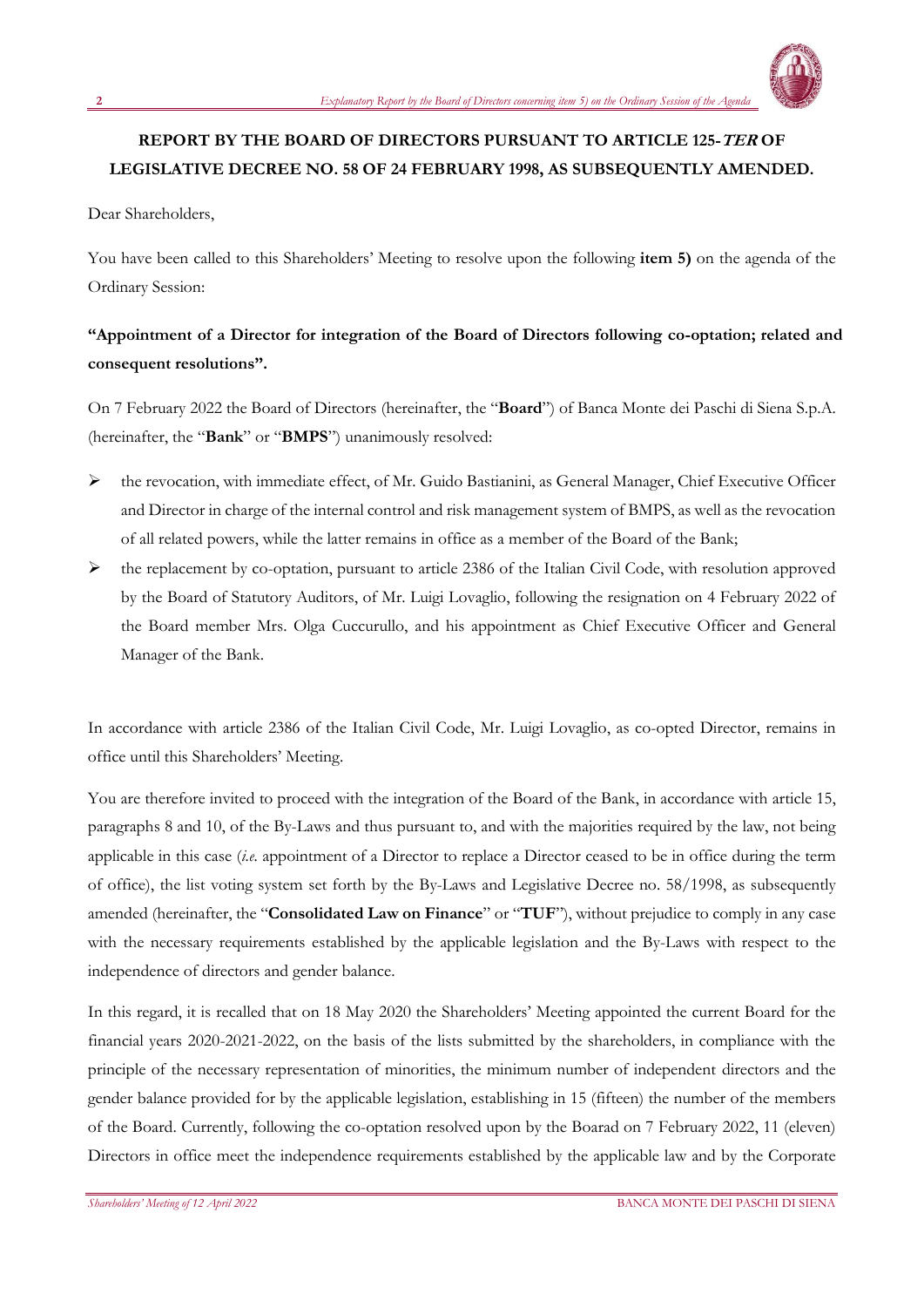

Governance Code, and 6 (six) Directors, equal to 40% of the members, belong to the female gender (less represented).

### Criteria set forth by the applicable law and the By-Laws with respect to independent directors and gender balance

With reference to the resolution proposal below, concerning the appointment of the co-opted Director Luigi Lovaglio as a Director of the Bank, it should be noted that in case of appointment of a male director, taking into account the other members of the Board in office (*i.e.* 11 (eleven) independent Directors pursuant to the applicable law and the Corporate Governance Code and 6 (six) Directors of the less represented (female) gender), the minimum requirements provided for by the law and the By-Laws will continue to be complied with, as regards: *i)* the number of independent directors (at least 1/3, and therefore at least 5) and *ii)* the gender quotas (at least 2/5, and therefore at least 6 members of the less represented gender) that must be in the Board of the Bank pursuant to the legislation in force, which is a percentage that also meets the threshold of at least 1/3 set forth by the Corporate Governance Code (Article 2, Recommendation 8) and by the Bank of Italy Circular no. 285/2013, as subsequently amended - Part 1, Title IV, Chapter 1, Section IV, Paragraph 2.1., hereinafter, the "**Supervisory Provisions**" (*Disposizioni di Vigilanza*).

#### Appointment process

The appointment process is in accordance with: *i)* Legislative Decree no. 385/1993, as subsequently amended (hereinafter the "**Consolidated Law on Banking**" or "**TUB**") and the related implementing provisions contained in Ministerial Decree no. 169/2020, *ii)* the criteria provided for by the Supervisory Provisions and *iii)* the Directive no. 2013/36/EU, as subsequently amended (hereinafter, the "**CRD Directive**"). In this case, given the simultaneous revocation, with immediate effect, of Mr. Guido Bastianini as Chief Executive Officer and General Manager of the Bank, as well as of all the related powers granted to him, the appointment process has been carried out in line with the succession plans adopted for the top management positions.

With regard to the prior identification by the Board (with the support of the Appointments Committee) of its qualitative and quantitative composition deemed optimal, identifying and motivating the theoretical profile (including the professional characteristics) of the candidates considered appropriate for such purposes, the Board - with the support of a qualified external advisor specialized in management and corporate governance - also taking into account the results of the annual self-assessment process relating to the financial year 2020, has deemed valid and applicable to the composition of the Board in office at such date, the guidelines formulated by the outgoing Board of Directors, concerning the size and composition of the Board and the required managerial and professional figures, published on the occasion of the Shareholders' Meeting of 18 May 2020, called - as known to resolve on the renewal of the corporate bodies of the Bank (hereinafter, the "**Guidelines of the Board of Directors**" or "**Guidelines**").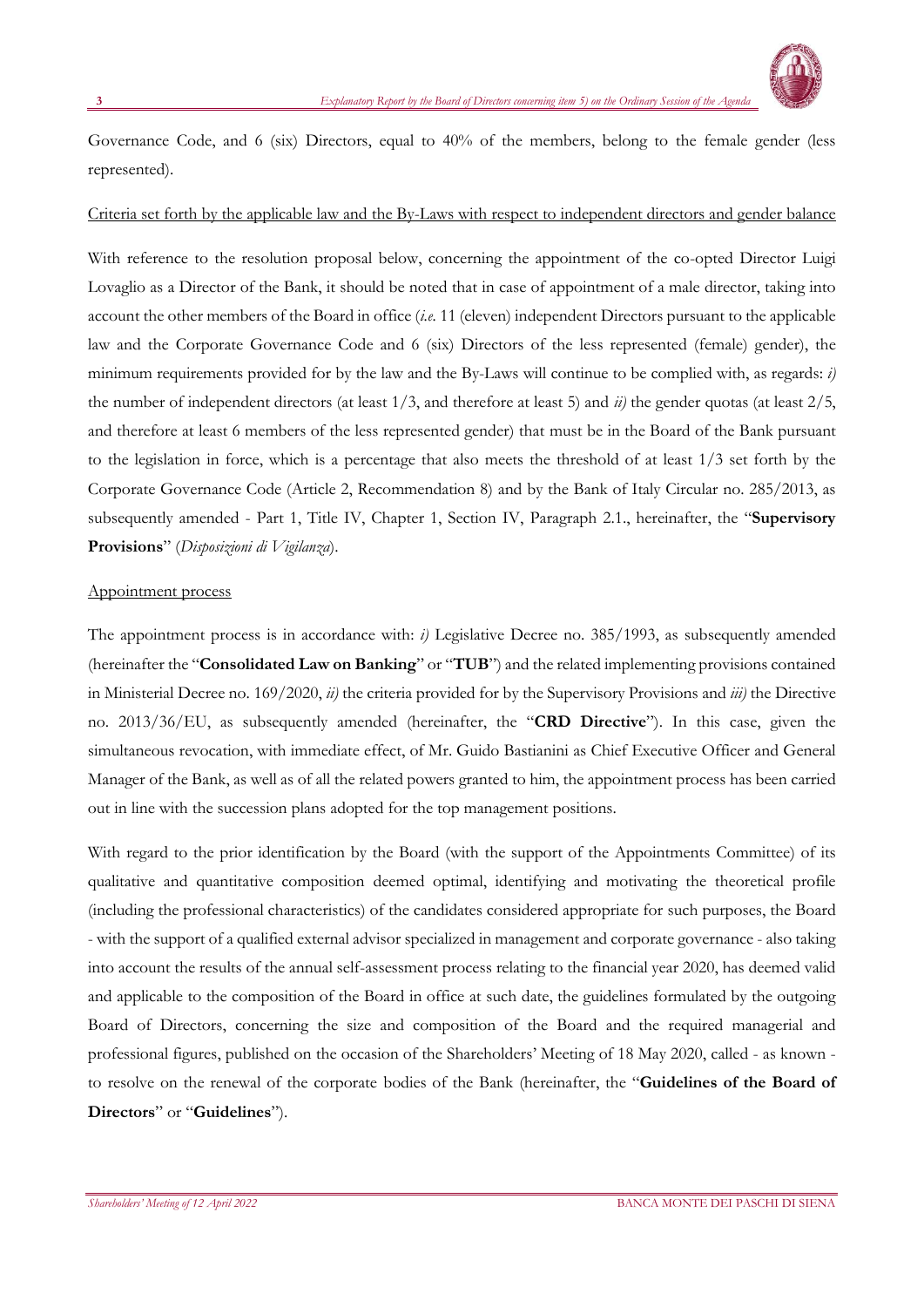

The Board, following the process described above, on the basis of the proposal formulated in a joint session by the Appointments Committee (*Comitato Nomine*) and the Remuneration Committee (*Comitato Remunerazione*) (each Committee for the part of its own competence), unanimously approved the co-optation of Mr. Luigi Lovaglio who, by virtue of his significant experience (also at international level) combined with his in-depth knowledge of the Italian banking sector, resulted to be the most suitable candidate to hold the position of Director of BMPS, also taking into account the need to take over the roles of Chief Executive Officer and General Manager of BMPS.

The choice of Mr. Lovaglio was based not only on the varied experience gained in top management positions also within a large banking group, but also on the characteristics shown by Mr. Lovaglio throughout his professional career with reference to the management of corporate reorganization and restructuring transactions (similarly to the context that the Bank is currently facing). Mr. Lovaglio has in fact demonstrated, over the years, reliability and consistency in achieving results, ability in the management and definition of guidelines and development strategy of the managed organizations.

This decision is in line with the qualitative-quantitative overall composition deemed optimal and in compliance with the requirements established by the applicable legislation and the By-Laws with regard to the independence of directors and gender balance.

### Suitability requirements

Directors must be suitable to carry out their office and meet the requirements provided for by the applicable legislation (in particular article 26 TUB and related implementing provisions - including Ministerial Decree no. 169/2020 - and the Corporate Governance Code).

In this regard, it is recalled that the Decree of the Ministry of Economy and Finance no. 169 of 23 November 2020 ("*Regolamento in materia di requisiti e criteri di idoneità allo svolgimento dell'incarico degli esponenti aziendali delle banche […omissis]*" came into force on 30 December 2020. Said Decree regulates, *inter alia*, for the members of the board of directors, the requirements of good repute and the criteria of correctness (articles 3 and 4), the requirements of professionalism and the criteria of competence (articles 7 and 10), the requirements of independence (article 13) and independence of mind (article 15), the availability of time to carry out the offices (article 16) and the limits on the accumulation of offices (article 17).

In the case at stake, taking into account the necessity and urgency to proceed with the co-optation, also in order to take over the role of Chief Executive Officer and General Manager of the Bank, as well as the tight timeframe imposed by the context (including the market context) related to the position of the Bank - which required to proceed quickly -, the appointment by co-optation was made by the Board before the assessment by the latter of the requirements and the suitability of its new member, as allowed for exceptional cases of urgency by the supervisory regulations on the procedure for the assessment of the suitability of bank officers issued by the Bank of Italy and in force since July 2021, without prejudice to the subsequent verification of the requirements and the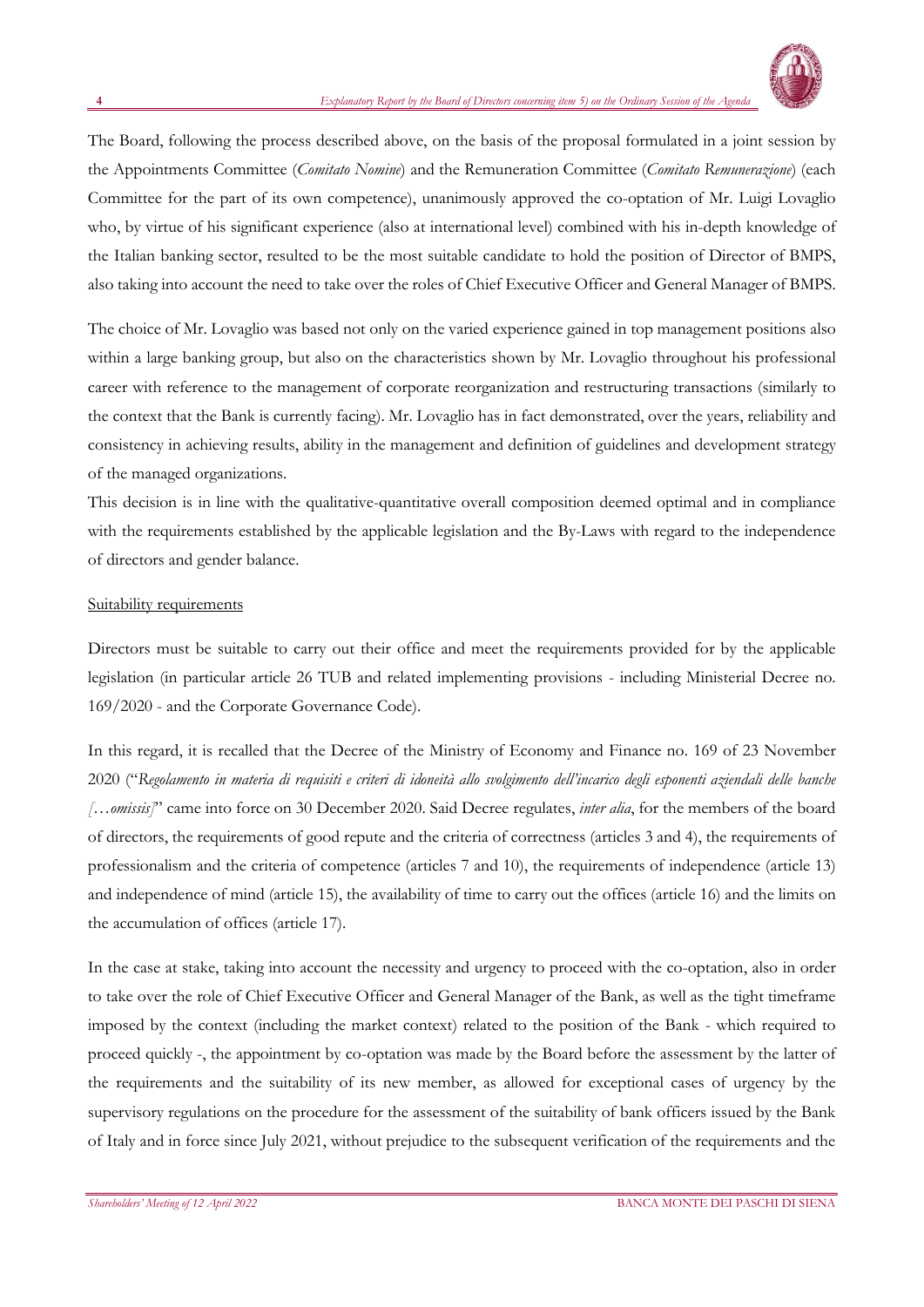

consequent assessment procedure to be held, after the appointment, by the Supervisory Authority pursuant to the applicable legislation.

### Submission of candidatures

Considering that, in compliance with the applicable legislation, including in particular article 106 of Decree Law no. 18/2020, converted with amendments by Law no. 27/2020, as extended by article 3 paragraph 1 of Decree Law no. 228/2021, converted with amendments by Law no. 15/2022, the participation in the Shareholders' Meeting is allowed exclusively through the Appointed Representative (as defined in the Notice of Call of the Shareholders' Meeting), to whom only voting instructions can be given, the Shareholders are invited to submit any candidates and resolution proposals for the integration of the Board well in advance, and in any case with the modalities and within the terms indicated in the Notice of Call of the Shareholders' Meeting for the individual proposals of the Shareholders, and therefore **by 28 March 2022**, sending them - together with certification attesting the ownership of the participation and a copy of a valid identification document (for natural persons) or documentation attesting the relevant powers (for legal persons) - by means of own certified electronic e-mail address to the following e-mail address *[bancamps.settoreaffarisocietari@postacert.gruppo.mps.it](mailto:bancamps.settoreaffarisocietari@postacert.gruppo.mps.it)* and, for information, to the e-mail address *[settore.societario@mps.it](file:///C:/mailto:settore.societario@mps.it)* .

The proposals containing the candidatures shall be sent together with the declaration of acceptance of the office by each candidate attesting, under his/her own responsibility: (i) the absence of ineligibility and incompatibility causes and material situations pursuant to article 36 of Decree Law no. 201/2011 (converted by Law no. 214/2011 "*Tutela della concorrenza e partecipazioni personali incrociate nei mercati del credito e finanziari"*), (ii) the existence of the requirements set forth by the applicable legal and regulatory provisions as well as by the By-Laws and (iii) a *curriculum vitae* (in Italian and English) containing detailed information on the professional qualifications and a list of any administration and control positions held in other companies. Candidates are also required to declare they do not hold the position of member of the board of directors, management board or supervisory board of competing banks, not belonging to the Monte dei Paschi di Siena Banking Group, which have a banking license issued by the supervisory authority and operate in the markets of bank funding or ordinary credit in Italy.

The candidatures proposals - subject to verification of their correctness and completeness with respect to the applicable legislation - will be published **by 1 April 2022** on the Bank's website, in order to allow those entitled to vote, to formulate their voting instructions in this regard and allow the Appointed Representative to collect any voting instructions also on said proposals.

Please note that each person entitled to vote may vote for only one proposal.

For the above purposes and in compliance with the Supervisory Provisions concerning the composition of governing bodies, reference should be made to the contents of the Guidelines of the Board of Directors (made available to the Shareholders on the Bank's website *www.gruppomps.it* - *Corporate Governance - Assemblee azionisti e Cda*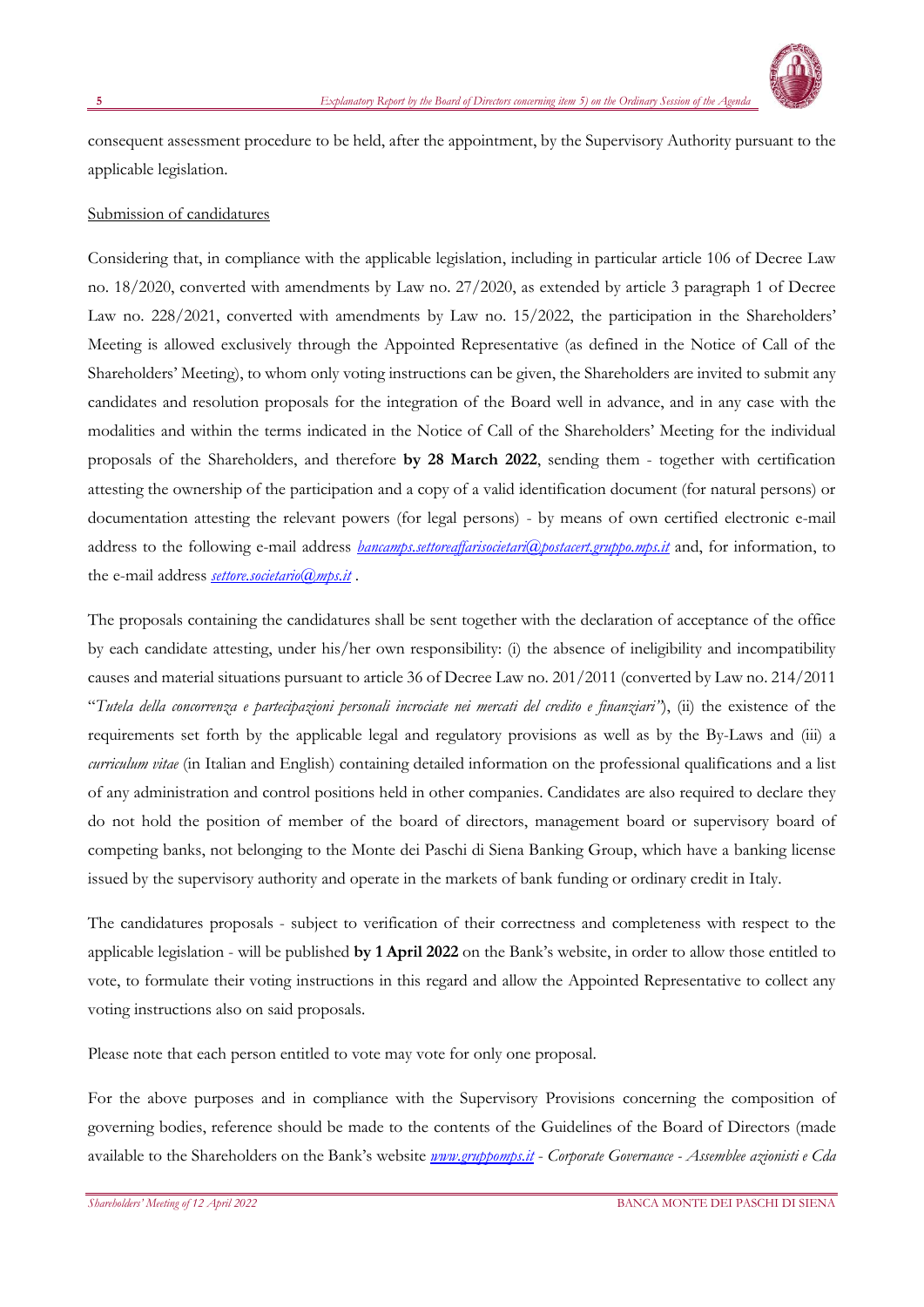

-, at the registered office and at the market management company) concerning the size and composition of the Board, the managerial and professional figures and the theoretical profile of the candidates deemed appropriate for these purposes, so that the choice of candidates may take into account the professional skills and the prescribed requirements.

It should also be noted that the candidates, as banking officers, must meet the requirements established not only by the Italian Civil Code, but also by the TUB and the related implementing Decree (*i.e.* the Ministerial Decree no. 169/2020), as well as by the supervisory regulations, which, in the event of appointment by the Shareholders' Meeting, will be subject to the assessment by the Board for the purposes of: *i)* the applicable legislation on requirements and suitability criteria, as well as *ii)* the so-called ban on interlocking directorates, without prejudice to the subsequent assessment procedure by the Supervisory Authority.

In this regard, it should be noted that, for the purposes of the suitability of the officers required by article 26 of the TUB, as governed by the relative implementing Decree (*i.e.* the Ministerial Decree no. 169/2020), in addition to the requirements of good repute (uniform for all the officers), professionalism and possible independence (graduated according to principles of proportionality), also the criteria of competence and correctness - as provided for by Ministerial Decree no. 169/2020 - must be met.

\* \* \* \* \*

#### Proposal

As illustrated above, with reference to the co-optation of Mr. Luigi Lovaglio, the Board, taking into account the criteria identified during the qualitative and quantitative self-assessment contained in the Guidelines of the Board of Directors, unanimously came to the conclusion that Mr. Lovaglio, by virtue of his professional skills and experience, possesses a suitable profile for the role of Director of the Bank and appointed him at the same time as Chief Executive Officer and General Manager of BMPS. Furthermore, on the occasion of the assessment of the suitability and requirements of Mr. Luigi Lovaglio, carried out following his co-optation, the Board, also taking into account the requirements and suitability criteria indicated above, resolved in favour of his suitability to hold the position of Director, Chief Executive Officer and General Manager of BMPS, confirming that he meets the requirements of professionalism and good repute, the criteria of competence and correctness, has the availability of time necessary to carry out the office effectively and complies with the limits on the accumulation of offices, acknowledging his independence of mind. On that occasion, the Board also reiterated the assessments concerning its adequacy in terms of size, composition and functioning, as well as the indications concerning the characteristics and professionalism required for the appointment as a Director, as well as a Chief Executive Officer of the Bank.

Based on the assessments of the characteristics, requirements, experience and knowledge of Mr. Luigi Lovaglio, already carried out during the co-optation and assessment of the requirements, the Board of Directors deems that he has a suitable profile to hold the office of Director, as well as the role of Chief Executive Officer, which was